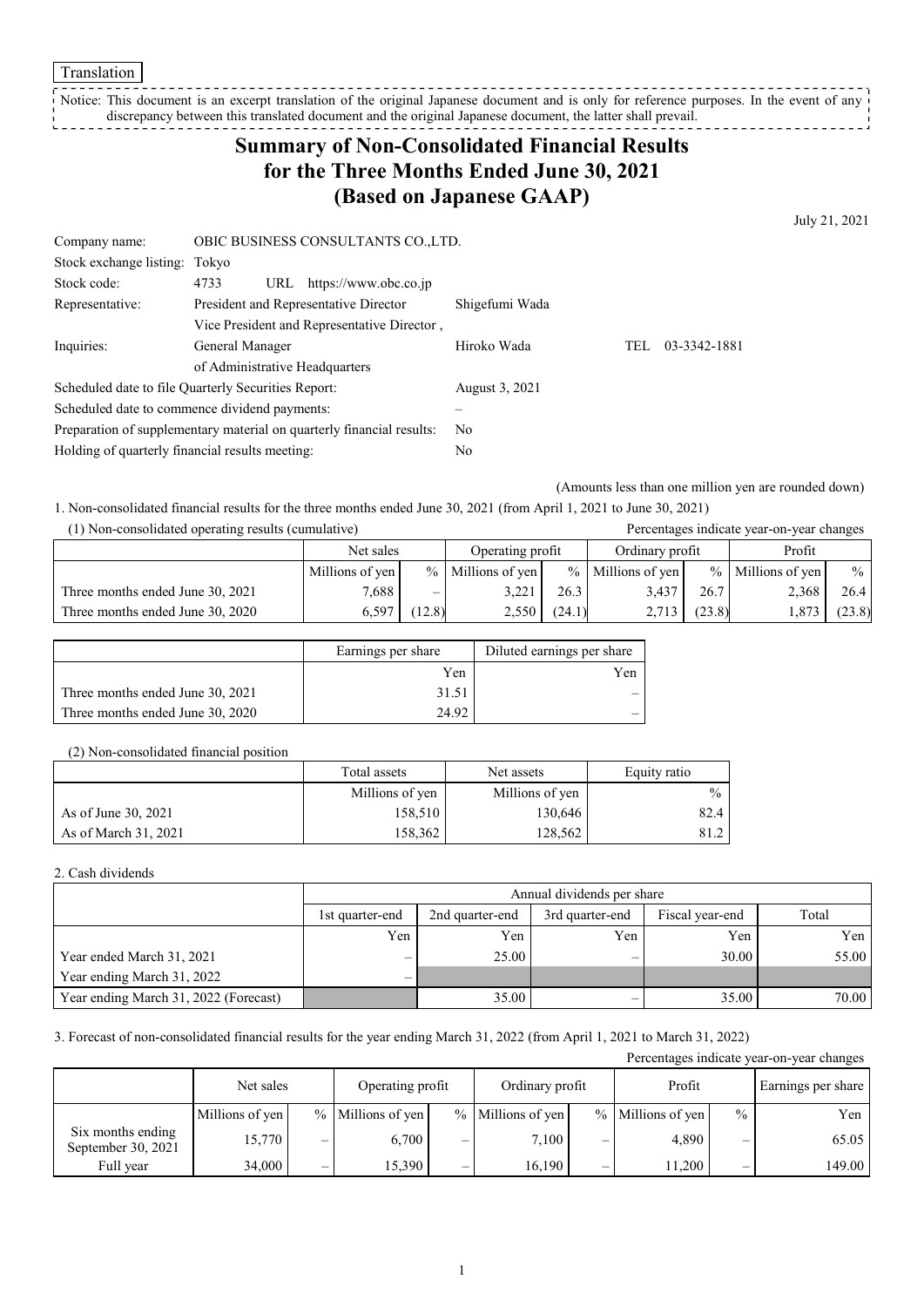#### 4. Notes

(1) Application of special accounting methods for preparing quarterly non-consolidated financial statements: No

### (2) Changes in accounting policies, changes in accounting estimates, and restatement of prior period financial statements

| Changes in accounting policies due to revisions to accounting standards and other regulations: | Yes |
|------------------------------------------------------------------------------------------------|-----|
| Changes in accounting policies due to other reasons:                                           | No  |
| Changes in accounting estimates:                                                               | No  |
| Restatement of prior period financial statements:                                              | No  |

#### (3) Number of issued shares (common shares)

Total number of issued shares at the end of the period (including treasury shares)

| As of June 30, 2021                                                                           |  |  | 75,404,000 shares   As of March 31, 2021             |  | 80,704,000 shares |
|-----------------------------------------------------------------------------------------------|--|--|------------------------------------------------------|--|-------------------|
| Number of treasury shares at the end of the period                                            |  |  |                                                      |  |                   |
| As of June 30, 2021                                                                           |  |  | 236,074 shares   As of March 31, 2021                |  | 5,536,074 shares  |
| Average number of shares during the period (cumulative from the beginning of the fiscal year) |  |  |                                                      |  |                   |
| Three months ended June 30, 2021                                                              |  |  | $75,167,925$ shares Three months ended June 30, 2020 |  | 75,165,984 shares |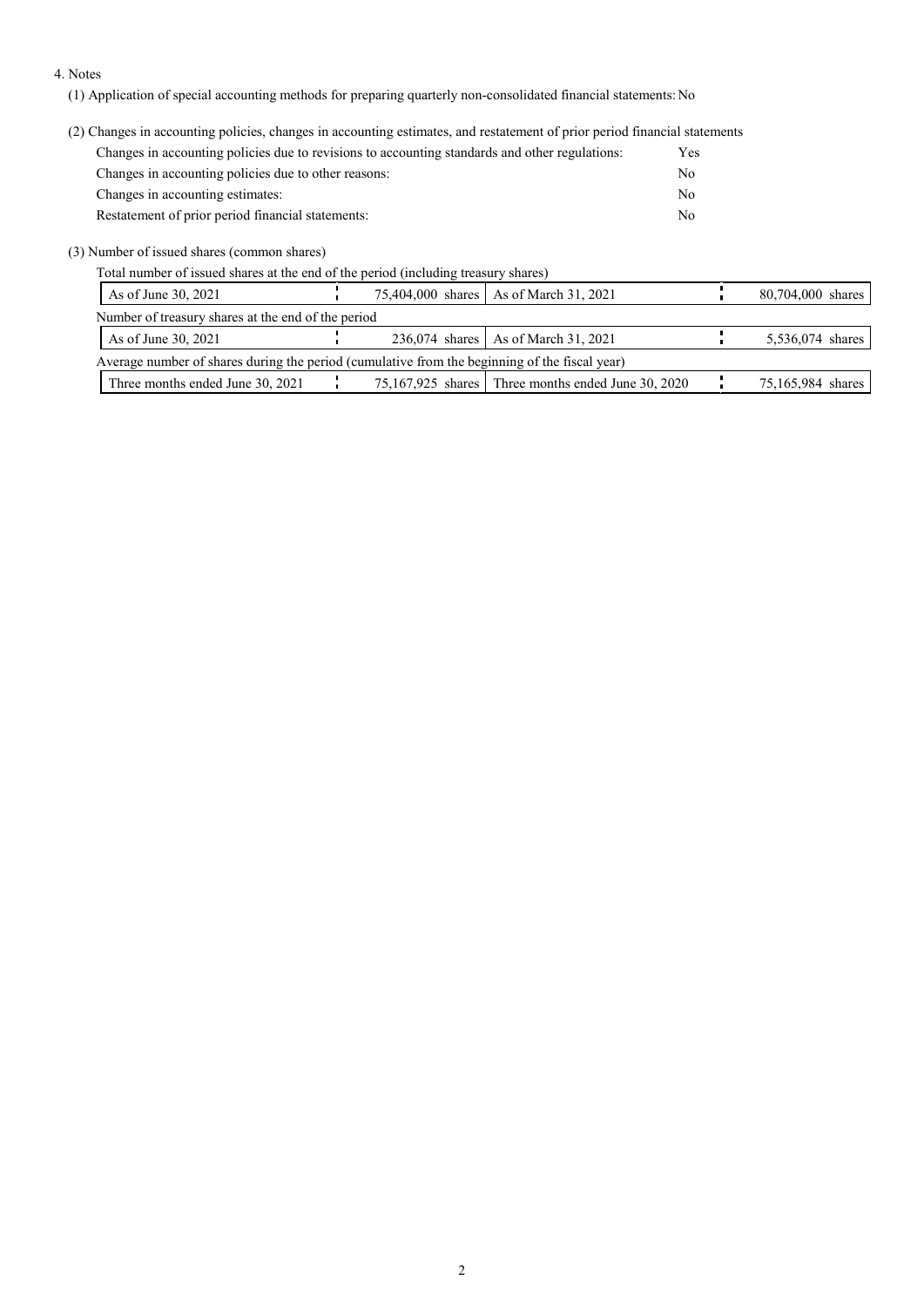## **Quarterly non-consolidated financial statements**

**Non-consolidated balance sheets**

|                                       |                      | (Thousands of yen)  |
|---------------------------------------|----------------------|---------------------|
|                                       | As of March 31, 2021 | As of June 30, 2021 |
| Assets                                |                      |                     |
| Current assets                        |                      |                     |
| Cash and deposits                     | 114,105,127          | 114,331,853         |
| Notes receivable - trade              | 1,911,111            | 2,001,188           |
| Accounts receivable - trade           | 8,444,348            | 5,487,279           |
| Merchandise and finished goods        | 130,094              | 125,050             |
| Work in process                       | 1,004                | 917                 |
| Raw materials and supplies            | 58,614               | 51,781              |
| Prepaid expenses                      | 195,567              | 143,707             |
| Accounts receivable - other           | 6,768                | 7,276               |
| Other                                 | 5,189                | 6,842               |
| Allowance for doubtful accounts       | (8,606)              | (21, 121)           |
| Total current assets                  | 124,849,217          | 122, 134, 773       |
| Non-current assets                    |                      |                     |
| Property, plant and equipment         | 1,097,578            | 1,118,472           |
| Intangible assets                     | 434,831              | 445,222             |
| Investments and other assets          |                      |                     |
| Investment securities                 | 31,026,053           | 33,859,487          |
| Shares of subsidiaries and associates | 9,196                | 9,196               |
| Leasehold and guarantee deposits      | 917,296              | 915,418             |
| Long-term accounts receivable - other | 67,360               | 68,440              |
| Membership                            | 32,380               | 28,580              |
| Distressed receivables                | 1,493                | 1,478               |
| Allowance for doubtful accounts       | (73,003)             | (70, 268)           |
| Total investments and other assets    | 31,980,775           | 34,812,331          |
| Total non-current assets              | 33,513,185           | 36,376,026          |
| Total assets                          | 158,362,403          | 158,510,800         |
|                                       |                      |                     |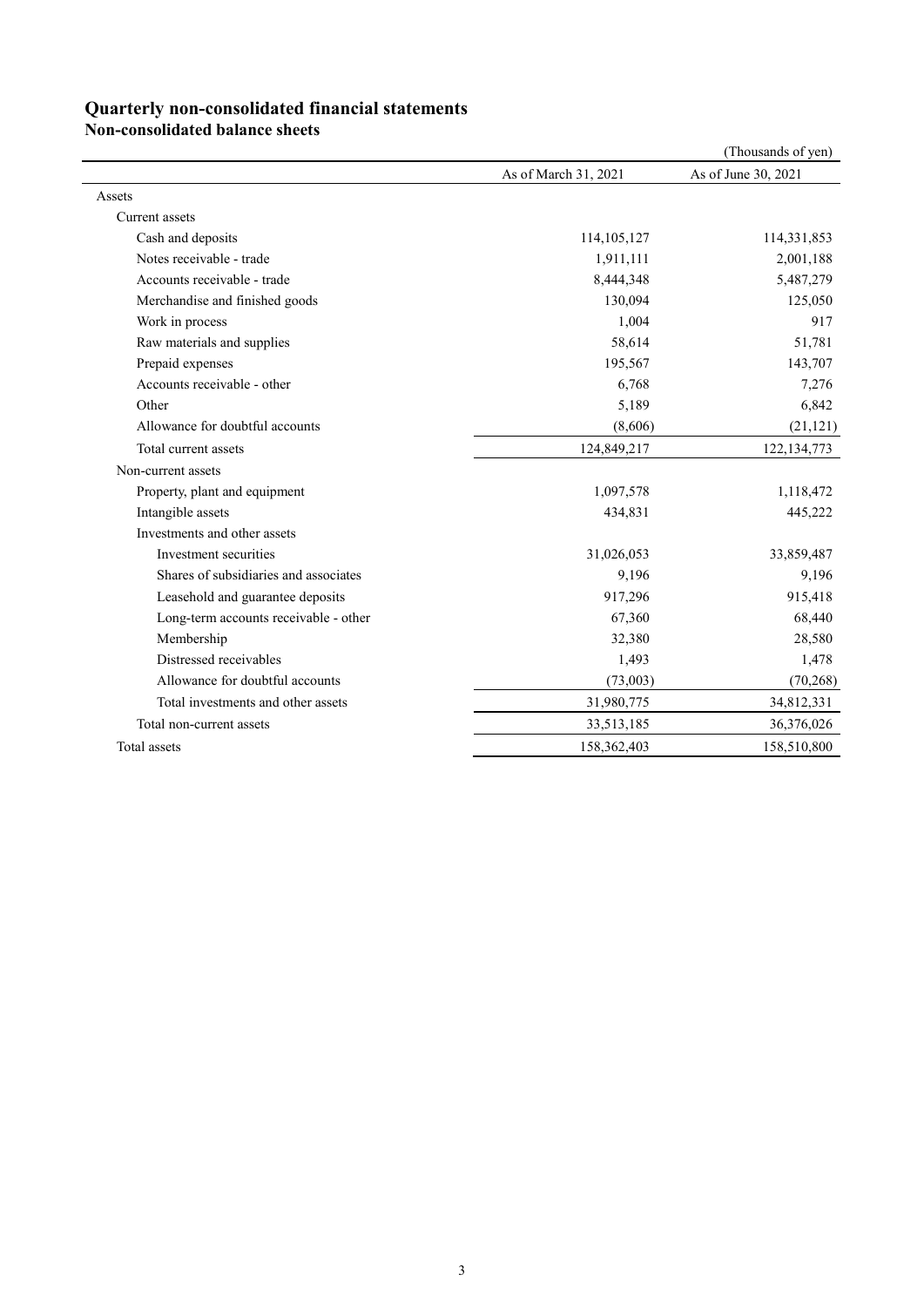|                                                          |                      | (Thousands of yen)  |
|----------------------------------------------------------|----------------------|---------------------|
|                                                          | As of March 31, 2021 | As of June 30, 2021 |
| Liabilities                                              |                      |                     |
| Current liabilities                                      |                      |                     |
| Accounts payable - trade                                 | 280,893              | 160,618             |
| Accounts payable - other                                 | 766,888              | 634,932             |
| Accrued expenses                                         | 950,077              | 1,296,651           |
| Income taxes payable                                     | 3,004,688            | 1,080,074           |
| Accrued consumption taxes                                | 508,435              | 532,229             |
| Deposits received                                        | 103,402              | 264,419             |
| Unearned revenue                                         | 17,444,033           | 16,133,920          |
| Provision for bonuses for directors (and other officers) | 60,000               | 60,000              |
| Other                                                    | 5,262                | 4,759               |
| Total current liabilities                                | 23,123,682           | 20,167,606          |
| Non-current liabilities                                  |                      |                     |
| Deferred tax liabilities                                 | 2,627,537            | 3,546,069           |
| Provision for retirement benefits                        | 2,788,934            | 2,891,125           |
| Long-term accounts payable - other                       | 952,172              | 952,172             |
| Asset retirement obligations                             | 307,216              | 307,267             |
| Total non-current liabilities                            | 6,675,860            | 7,696,635           |
| <b>Total liabilities</b>                                 | 29,799,543           | 27,864,241          |
| Net assets                                               |                      |                     |
| Shareholders' equity                                     |                      |                     |
| Share capital                                            | 10,519,000           | 10,519,000          |
| Capital surplus                                          | 18,966,705           | 18,415,000          |
| Retained earnings                                        | 90,733,281           | 86,279,938          |
| Treasury shares                                          | (5,346,191)          | (227, 976)          |
| Total shareholders' equity                               | 114,872,795          | 114,985,961         |
| Valuation and translation adjustments                    |                      |                     |
| Valuation difference on available-for-sale securities    | 13,690,064           | 15,660,597          |
| Total valuation and translation adjustments              | 13,690,064           | 15,660,597          |
| Total net assets                                         | 128,562,860          | 130,646,558         |
| Total liabilities and net assets                         | 158,362,403          | 158,510,800         |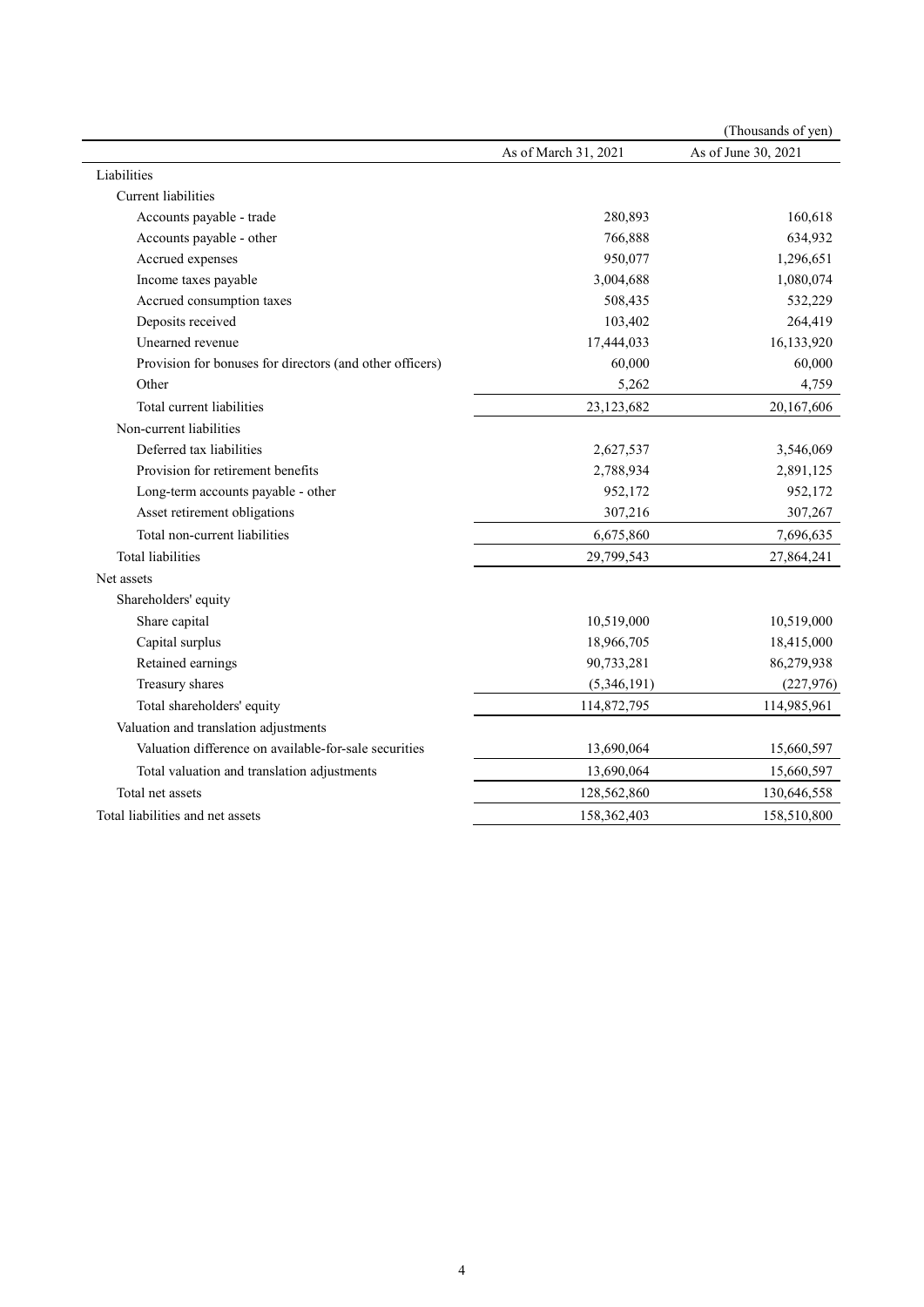# **Non-consolidated statements of income (cumulative)**

|                                                |                          | (Thousands of yen) |
|------------------------------------------------|--------------------------|--------------------|
|                                                | Three months ended       | Three months ended |
|                                                | June 30, 2020            | June 30, 2021      |
| Net sales                                      | 6,597,187                | 7,688,322          |
| Cost of sales                                  | 1,030,132                | 1,217,325          |
| Gross profit                                   | 5,567,055                | 6,470,996          |
| Selling, general and administrative expenses   | 3,016,814                | 3,249,259          |
| Operating profit                               | 2,550,241                | 3,221,736          |
| Non-operating income                           |                          |                    |
| Interest income                                | 1                        | $\theta$           |
| Dividend income                                | 204,920                  | 218,374            |
| Gain on sale of investment securities          | 572                      |                    |
| Other                                          | 4,143                    | 2,890              |
| Total non-operating income                     | 209,638                  | 221,265            |
| Non-operating expenses                         |                          |                    |
| Loss on sale of investment securities          |                          | 195                |
| Loss on investments in investment partnerships | 45,642                   | 4,596              |
| Provision of allowance for doubtful accounts   |                          | 1,080              |
| Other                                          | 487                      | 110                |
| Total non-operating expenses                   | 46,129                   | 5,982              |
| Ordinary profit                                | 2,713,749                | 3,437,020          |
| Extraordinary income                           |                          |                    |
| Total extraordinary income                     |                          |                    |
| <b>Extraordinary losses</b>                    |                          |                    |
| Office relocation expenses                     |                          | 9,678              |
| Total extraordinary losses                     | $\overline{\phantom{0}}$ | 9,678              |
| Profit before income taxes                     | 2,713,749                | 3,427,342          |
| Income taxes - current                         | 833,538                  | 1,009,458          |
| Income taxes - deferred                        | 7,206                    | 49,680             |
| Total income taxes                             | 840,744                  | 1,059,138          |
| Profit                                         | 1,873,005                | 2,368,203          |
|                                                |                          |                    |